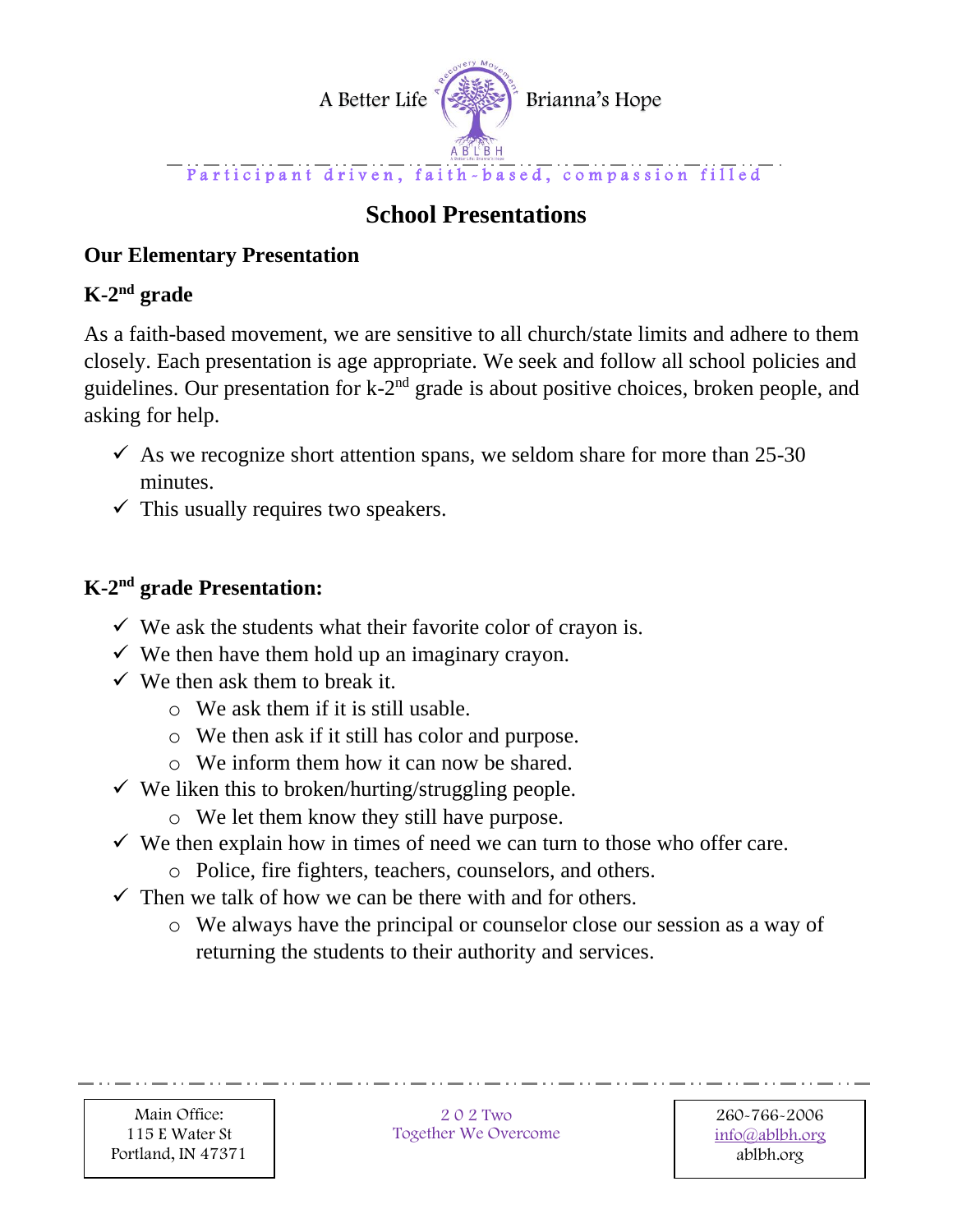

#### $-$  Participant driven, faith-based, compassion filled

# **3 rd -5 th grade**

Our presentation for  $3<sup>rd</sup> - 5<sup>th</sup>$  grade is based on positive choices and how to deal with personal pain and uncomfortable situations. We seek and follow all school policies and guidelines. As a faith-based movement, we are sensitive to all church/state limits and adhere to them closely.

- $\checkmark$  We usually use 30-40 minutes for our presentation with this age group.
- $\checkmark$  This usually requires two or three speakers.

#### **3 rd -5 th grade Presentation:**

- $\checkmark$  We focus on decisions and how, with every choice, there is a blessing or a consequence.
- $\checkmark$  We offer direction for moments of uncertainty.
- $\checkmark$  We share stories of individuals that experienced failure before success.
	- o Van Gogh
	- o JK Rowling
	- o Colonel Sanders
	- o Thomas Edison
	- o Dr. Seuss
- $\checkmark$  We want to provide hope while giving permission to fail.
- $\checkmark$  We share stories of those in our program that have struggled with addiction but are in recovery.
- $\checkmark$  We reinforce the roles of police, emergency responders, counselors, teachers, and others.
- $\checkmark$  We make known the dangers of substance use through stats and stories.